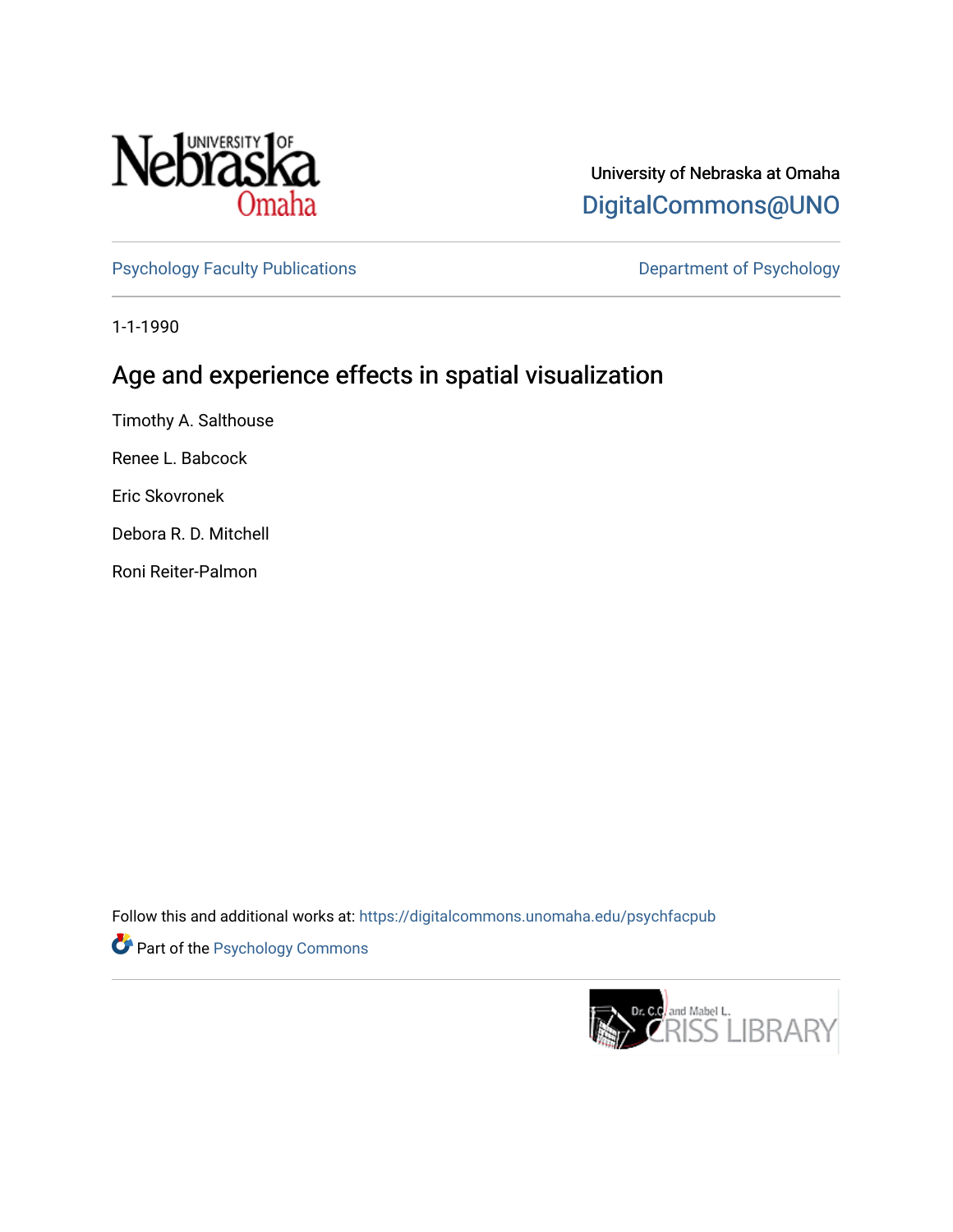# **Age and Experience Effects in Spatial Visualization**

Timothy A. Salthouse, Renee L. Babcock, Eric Skovronek, Debora R. D. Mitchell, and Roni Paimon Georgia Institute of Technology

Three studies were conducted to investigate effects related to age and experience on measures of spatial visualization ability. All research participants were college-educated men; those in the experienced group were practicing or recently retired architects. The major results of the studies were (a) that increased age was found to be associated with lower levels of performance on several tests of spatial visualization and (b) that this was true both for unselected adults and for adults with extensive spatial visualization experience. These findings seem to suggest that age-related effects in some aspects of cognitive functioning may be independent of experiential influences.

An important hypothesis concerning the effects of adult age on cognitive functioning attributes the poorer performance of older adults to their lack of recent experience with relevant cognitive abilities. Perhaps the clearest statements of this disuse perspective were by early researchers (e.g., Sorenson, 1933, 1938; Thorndike, Bregman, Tilton, & Woodyard, 1928), but some version of the disuse hypothesis is implicit in the writings of many contemporary researchers (e.g., Ratner, Schell, Crimmins, Mittelman, & Baldinelli, 1987; Willis, 1987). As an illustration of the commitment to this perspective, Kirasic and Allen (1985), in a recent review of research on age and spatial ability, stated as an assertion rather than an hypothesis, that

A substantial difference. . . [exists! between elderly adults' proficiency outside the psychological laboratory and their proficiency in performing tasks bearing an apparent relationship to their lives outside that setting. . . [and that] age-related performance decrements are more likely to appear on novel tasks or those involving unfamiliar stimuli or settings than on familiar tasks or those involving well-known stimuli or settings, (p. 199)

Despite considerable intuitive appeal and apparent widespread implicit acceptance, there is still very little evidence directly relevant to the disuse hypothesis of age-related cognitive decline. The studies in the current article were designed to investigate this hypothesis by examining the effects of age, experience, and the interrelations of age and experience on spatial visualization ability. *Spatial visualization*, as the term is used here, refers to the mental manipulation of spatial information to determine how a given spatial configuration would appear if portions of that configuration were to be rotated, folded, repositioned, or otherwise transformed. This construct has been identified in a number of factor-analytic studies (e.g., see Lohman,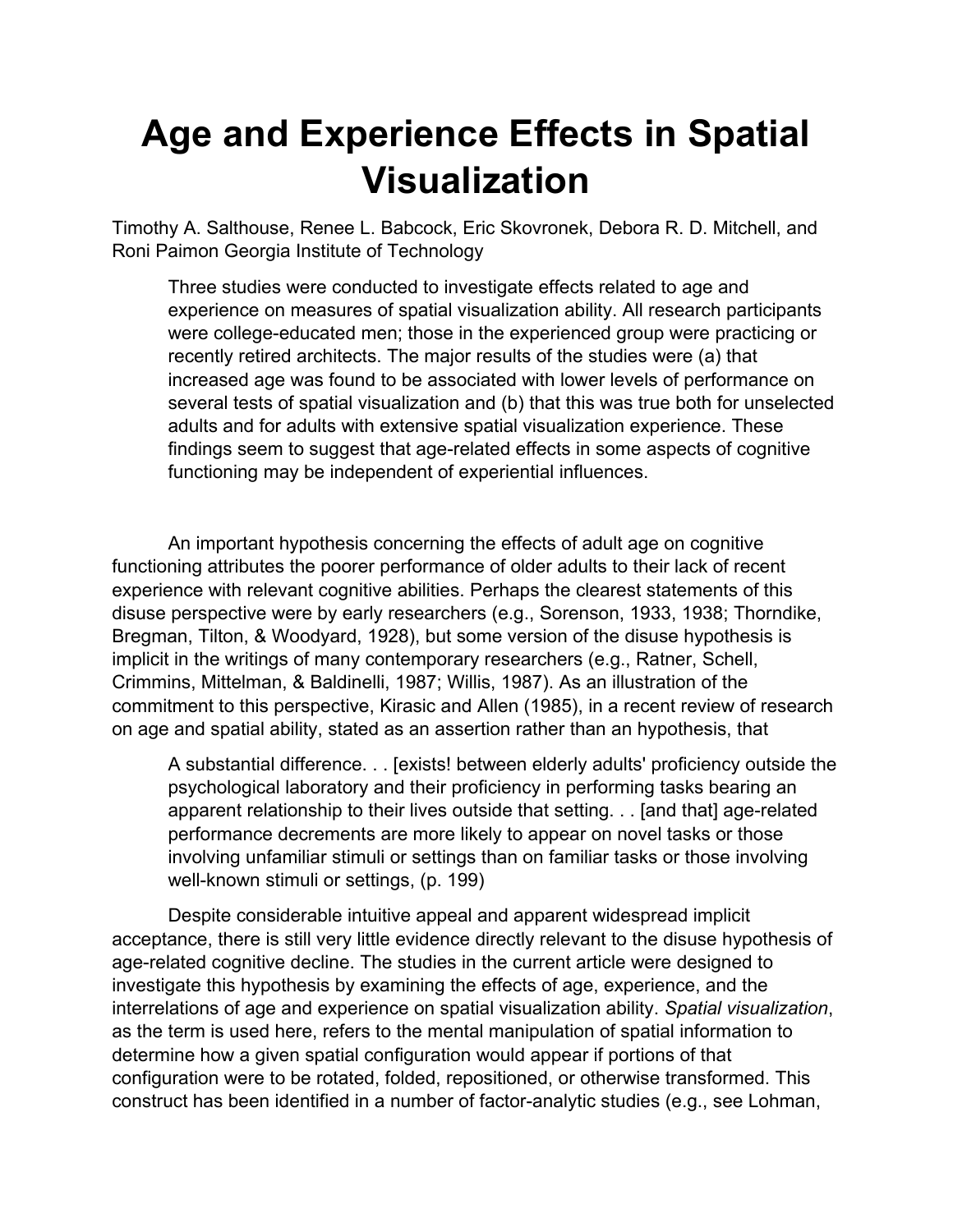1988, for a review), and has been found to have predictive validity for success in courses in geometry, drafting, and design (e.g., see reviews in Lohman, Pellegrino, Alderton, & Regian, 1987; McGee, 1979; Smith, 1964).

The purpose of Study 1 in the current project was to determine the nature of the age-related effects on spatial visualization ability within a sample of relatively homogeneous adults. The goal in Study 2 was to investigate possible differences in spatial visualization performance between groups of older adults presumed to vary in the amount of occupational experience requiring spatial visualization abilities. Study 3 involved an examination of the age-related trends in measures of spatial visualization among adults postulated to have continuous and extensive occupational experience using spatial visualization abilities.

Both Studies 1 and 2 involved the same psychometric tests and experimental tasks as those recently used in a study with 50 young adults (Salthouse, Babcock, Mitchell, Paimon, & Skovronek, in press). The current studies capitalized on this commonality by expressing all of the results in terms of standard deviation units of the young adults from the earlier study. This rescaling of the performance measures has the advantage of providing an intrinsically meaningful age comparison by indicating the region in the distribution of young adults in which the performance of the average member in each of the samples in Studies 1 and 2 would be located.

#### **Study 1**

As noted earlier, the major purpose of Study 1 was to examine what, if any, agerelated trends in spatial visualization performance existed among a sample of adults ranging in age from 20 to 70. The sample can be characterized as relatively homogeneous because all of the participants were male alumni of a university with a primarily technically oriented curriculum, although they were currently engaged in a variety of different occupations.

The four tests of spatial visualization administered in this study, and illustrated in Figure 1, were from the Ekstrom, French, Harman, and Dermen (1976) Kit of Cognitive Reference Tests. It can be seen that the Form Board Test consists of a target shape and several smaller forms; examinees are requested to determine which combination of shaded forms can be assembled to fill the target shape. The Paper Folding Test consists of a series of illustrations representing a piece of paper undergoing a succession of folds, and then a hole punched through the folded paper. The task for the examinee is to determine which pattern of holes would result from the preceding sequence of folds and punch location. In the Surface Development Test, the examinee is asked to assemble the flat surface on the left into the three-dimensional object on the right, and then to determine the correspondence between letters from the threedimensional object and numbers from the flat surface. And finally, in the Cube Comparisons Test decisions are to be made concerning whether the two configurations could represent the same cube.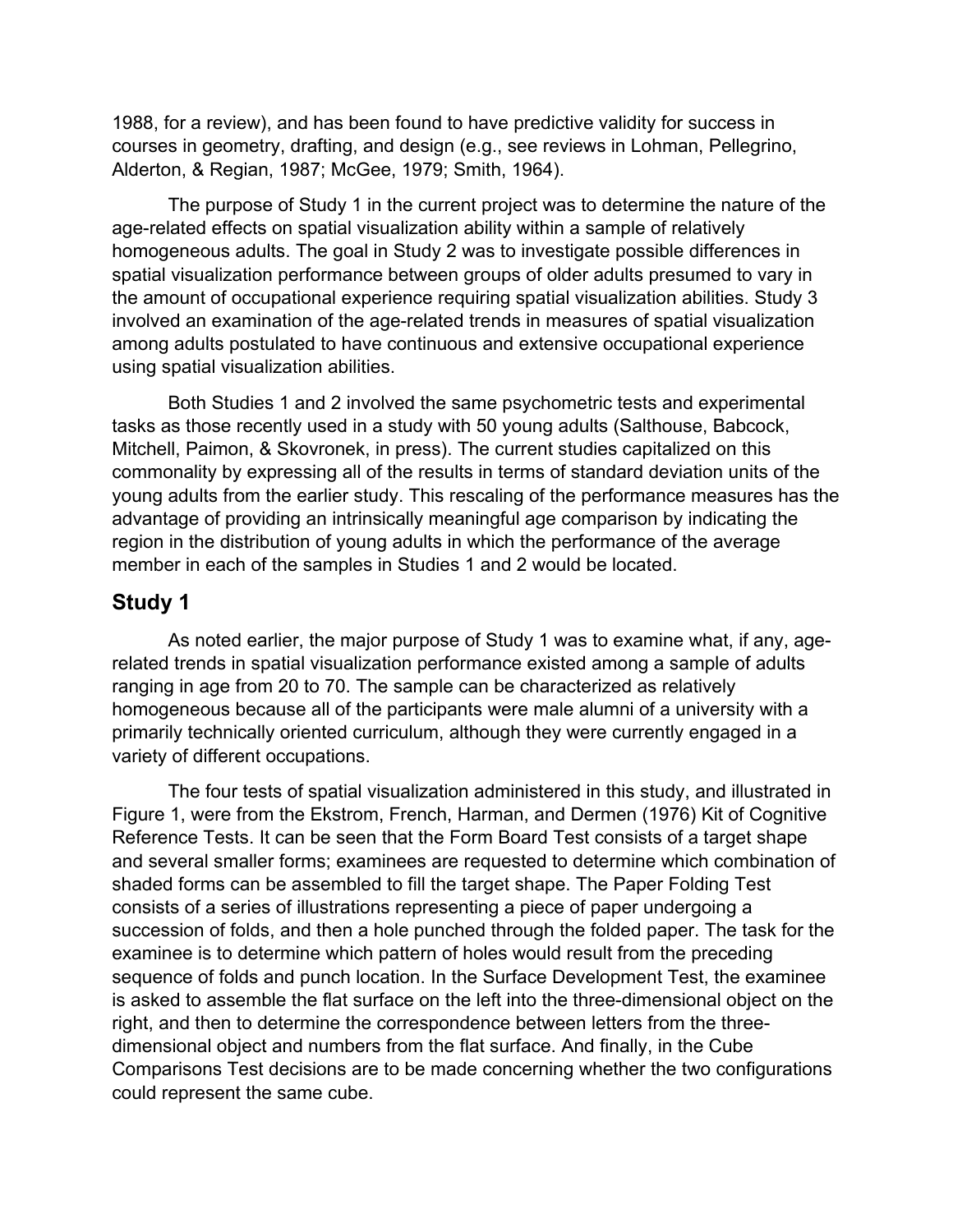

psychometric spatial visualization tests.

## **Method**

*Subjects*. Research participants consisted of 50 men between 24 and 67 years of age, with 10 in each decade from 20 to 70 (Af  $=$  44.8 years, SD = 13.6). All were alumni of the Georgia Institute of Technology. The mean years of education was 17.0 (age correlation = -.16), and mean health status on a self-rating scale from excellent (1) to poor  $(5)$  was 1.3 (age correlation = .07).

*Procedure*. Each of the four tests consisted of two separately timed parts, with time limits for each part of 3 min for Paper Folding (10 items), 6 min of Surface Development (30 items), 8 min of Form Board (24 items), and 3 min of Cube Comparisons (21 items). The two parts of each test were administered in immediate succession, with the tests presented in the same sequence (i.e., Paper Folding, Cube Comparisons, Surface Development, and Form Board) for all of the participants.

# **Results and Discussion**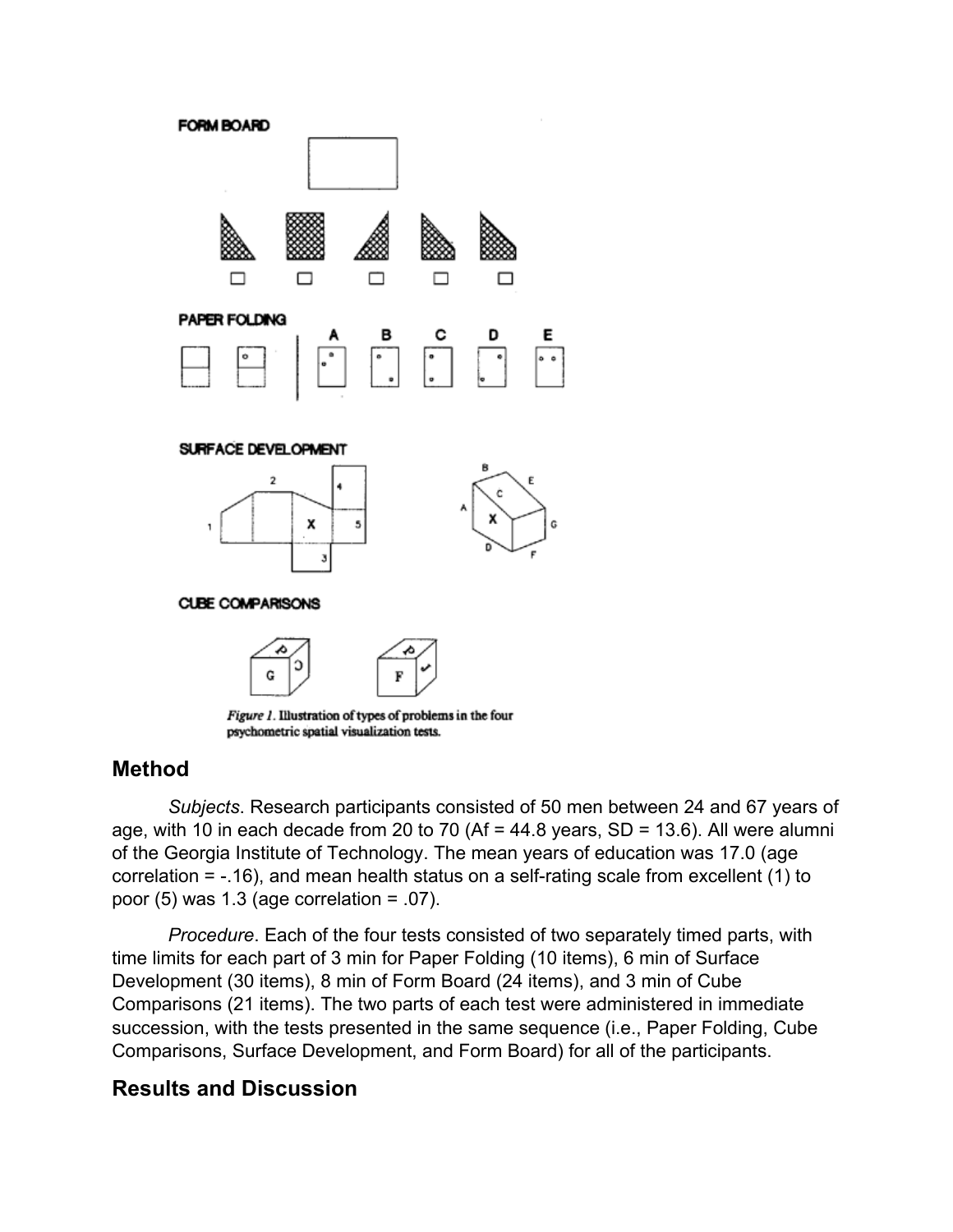All of the tests were scored in terms of the number of items answered correctly in the allotted time, and scores on the two parts were averaged to provide a single performance measure on each test. Estimates of the reliability of each test, derived by using the Spearman-Brown formula to boost the correlation between the scores on the two parts, ranged from .82 to .89. Correlations among the measures from different tests were all significant (p < .01), and ranged from .49 to .71. T

he next step in the analysis consisted of converting each participant's score on each test into standard deviation units based on the relevant performance distribution of the sample of 50 young adults (mean age 19.9 years) in Study 1 of Salthouse et al. (in press). These standard deviation scores were then entered into regression analyses, with chronological age as the predictor variable. Results of these analyses, in terms of the linear correlation coefficients and regression lines relating age to performance, are illustrated in Figure 2.

All of the age correlations were negative, and only that with Form Board score was not significant at  $p < 0.01$ . In each test, performance was very similar in the decade of the 20s to that of the standardization group of young adults, but it declined about 0.3 SD units per decade through the decade of the 60s. As would be expected from the results of each variable, the same pattern (i.e., an age slope of -.28 SD units per decade, p < .01) was evident with a composite measure based on the average of the four standard deviation scores. These results therefore indicate that there appear to be moderately pronounced age-related effects on measures of spatial visualization ability, with adults in their 60s performing between 1.0 and 2.0 SD units below the level of adults in their 20s.



*Figure 2.* Regression lines indicating the relationship between age and performance for four psychometric tests of spatial visualization in Study 1. (PF = Paper Folding Test;  $SD = Surface Development Test$ ;  $FB = Form$  Board Test; and  $CC = Cube$  Comparisons Test. The performance axis in Figure 2 represents the scores scaled in standard deviation units from the relevant performance distribution of 50 young adults in Salthouse, Babcock, Mitchell, Palmon, & Skovronek, in press.)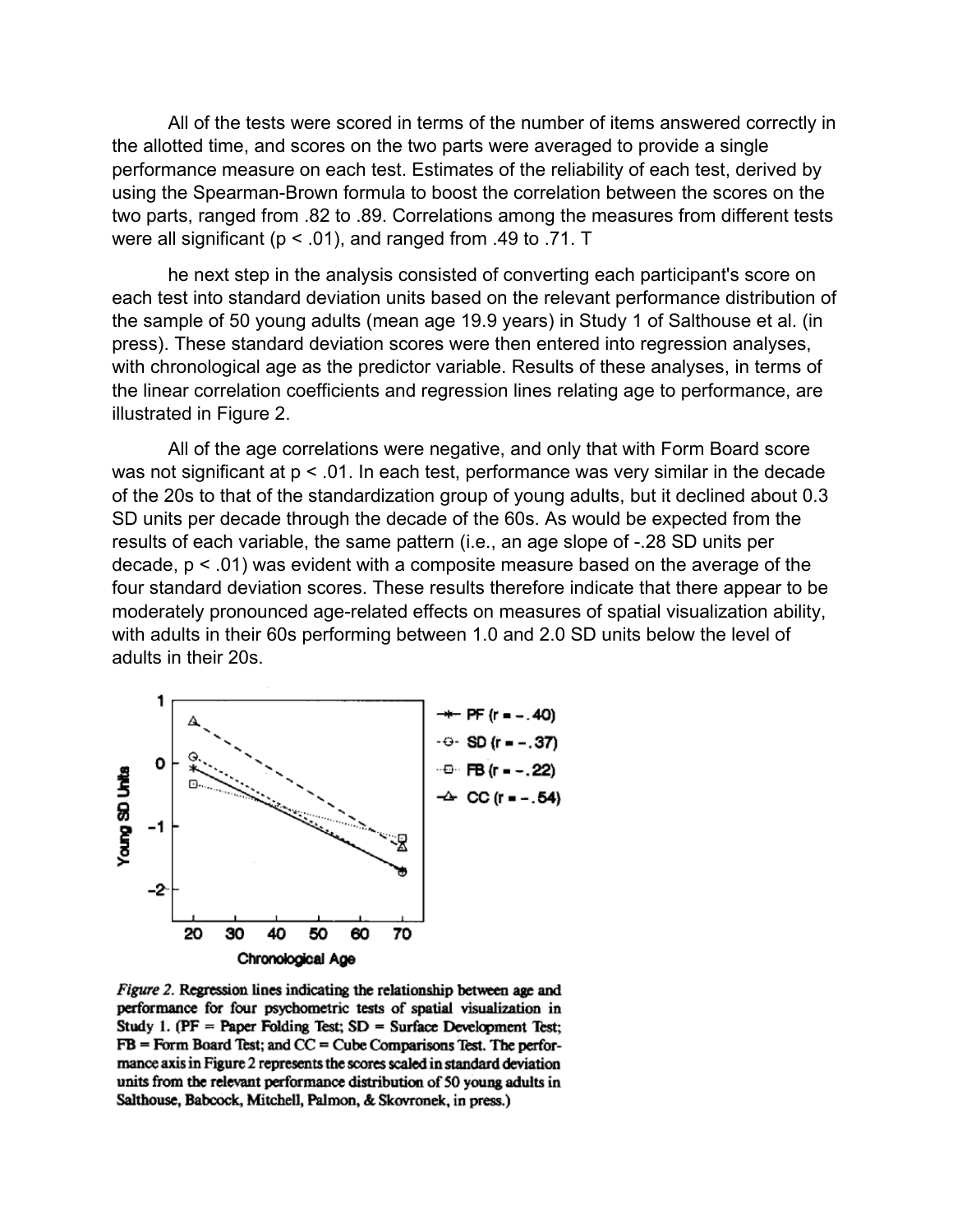## **Study 2**

The goal of Study 2 was to compare two groups of older adults assumed to vary in amount of spatial visualization experience in detailed measures of spatial visualization performance. One of the groups consisted of unselected adults, and the other was composed of currently active or recently retired architects. The contrast between these two groups was considered informative because architects are individuals for whom spatial visualization abilities are presumably in continuous use by virtue of the nature of their occupation. That is, spatial abilities are needed by architects to be able to interpret, and occasionally produce, two-dimensional drawings of threedimensional structures. It was therefore expected that if continuous and extensive experience can retard or prevent age-related declines that would otherwise occur, then the performance of the architects should be much more similar to that of young adults than to that of their age peers with lesser amounts of relevant experience.

All of the participants were administered a battery of specially designed computer-controlled tasks—in addition to the four paper-and-pencil tests used in Study 1—across five separate testing sessions. The computer-controlled tasks had two advantages over the paper-and-pencil tasks. One was that by presenting each item individually, it was possible to obtain separate measures of both the time and accuracy of the decisions, rather than relying on a single score reflecting an unknown mixture of the two aspects of performance. The second advantage of the computer-controlled tasks was that they allowed systematic manipulation of the number of required spatial transformations (e.g., folds, rotations, and integrations) in each task. This in turn permitted the investigation of possible group differences in the efficiency or effectiveness of transformations by determining whether the accuracy or time differences between the unselected and experienced adults increased as the number of required transformations increased.

## **Method**

*Subjects*. The unselected and architect groups each consisted of 10 men who were comparable in age (both ranges from 60 to 78, M = 67.3 years for unselected, 68.7 years for architects), years of formal education (unselected = 16.3 years, architects = 17.3), and self-reported health status (unselected = 1.5, architects = 1.8).

All of the participants completed a questionnaire designed to assess the amount of experience relevant to spatial visualization ability. The questionnaire began by describing spatial visualization abilities as those used in the production or interpretation of drawings in which three dimensional objects were represented in two-dimensional form. The first item in the questionnaire requested participants to rate (on a 5- point scale) the importance of spatial visualization abilities in their current, or most recent, job. As expected, all of the architects assigned the highest rating of importance for spatial visualization abilities in their jobs. Only two of the unselected adults assigned a rating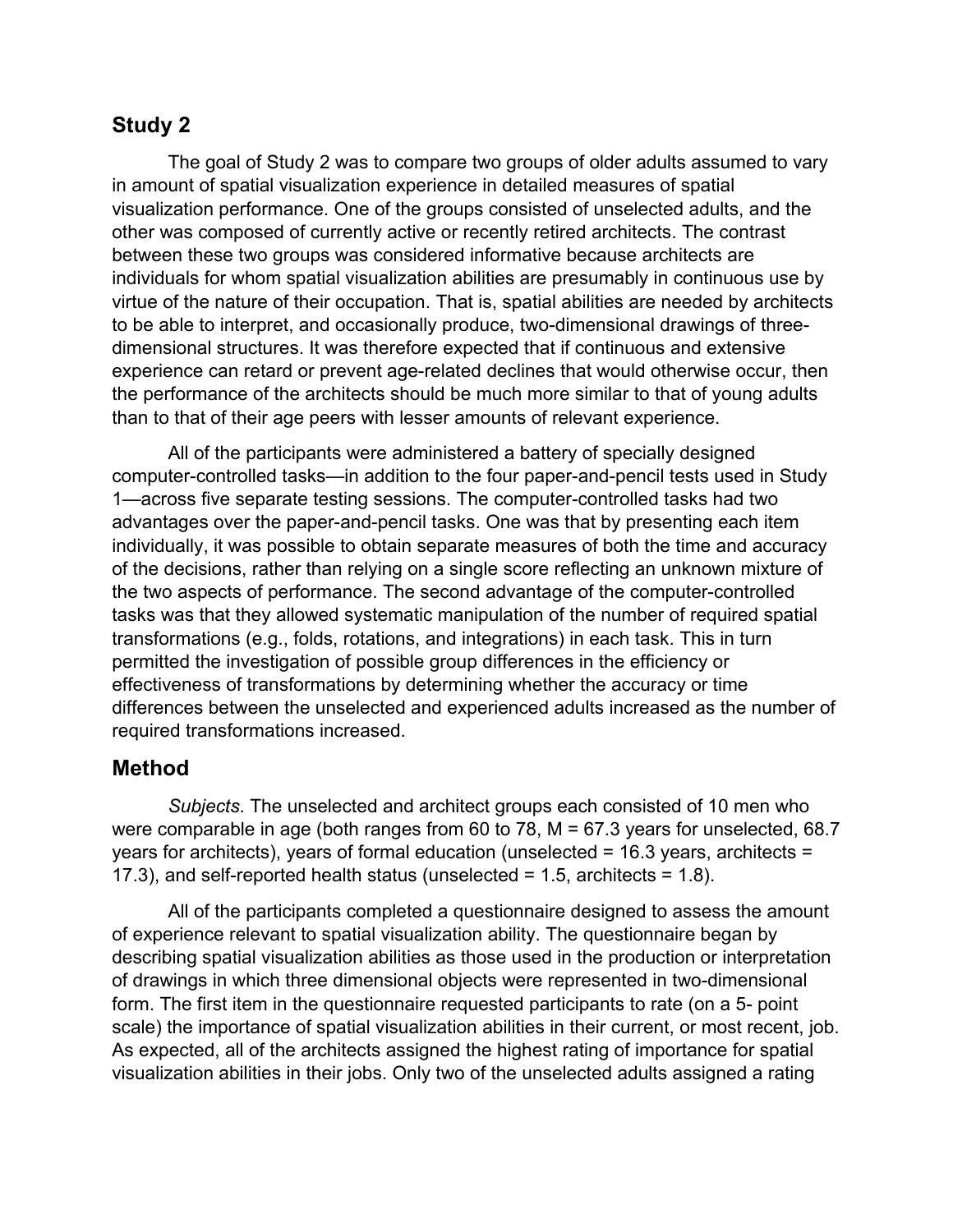greater than 1.0, and the mean importance rating was 1.3 for this group compared with 5.0 for the architects.

The second item in the questionnaire asked respondents whether they had ever had a job in which spatial visualization abilities were important, and if so, to indicate how long they had held that job and how many years had elapsed since they had last worked in that job. All of the architects reported that they had worked in a job requiring spatial visualization abilities, with an average duration of 40.5 years. One of the architects had retired 2 years previously, and consequently the average number of years since last holding a relevant job was 0.2 years. Three of the unselected adults reported that they had once worked in a job requiring spatial visualization abilities. The average duration these individuals worked on that job was 14 years, with an average elapsed time since last holding that position of 26 years.

Finally, respondents were asked to estimate the number of hours per month they spent producing or interpreting drawings of three-dimensional objects in their work and in their hobbies or leisure activities (e.g., in designing or building furniture or scale models). The architects estimated that they devoted an average of 135 hr per month of their work time, and 32.4 hr per month of their leisure time, to the production or interpretation of drawings of three-dimensional objects. In contrast, the three unselected adults with relevant experience estimated that they spent only about 30 hr per month in the production or interpretation of drawings of three-dimensional objects when they were working in a job involving spatial visualization abilities. The average hours per month engaged in leisure activities involving spatial visualization abilities for all 10 of the unselected adults was 0.6.

*Procedure*. Because the psychometric tests and experimental tasks were identical in content and sequence to those described in Salthouse et al. (in press), only a brief summary of the procedures is provided here. In the first session, participants were administered the four paper and-pencil tests of spatial visualization used in Study 1, along with the Wechsler Adult Intelligence Scale-Revised (WAIS-R; Wechsler, 1981) Block Design Test. Part 1 of each test was administered in the order: Paper Folding, Surface Development, Cube Comparisons, and Form Board, followed by the Block Design Test, and then Part 2 of each test in the reverse order of original presentation. The computer-controlled tasks were administered in subsequent sessions, with one or two tasks presented in each session.

Five of the computer-controlled tasks loosely resembled the paper-and-pencil spatial visualization tests. The paper-folding task (Session 2) consisted of successive displays of a rectangle being folded from one to four times, followed by a hole being punched through a folded surface. The participant was then asked to decide whether a displayed pattern of holes was consistent with the pattern that would have resulted from the preceding sequence of folds and punch location. A total of 240 separate trials were presented in this task. The cube-folding task (Session 3) involved the presentation of 288 trials, each containing six squares that could be assembled into a cube. Two of the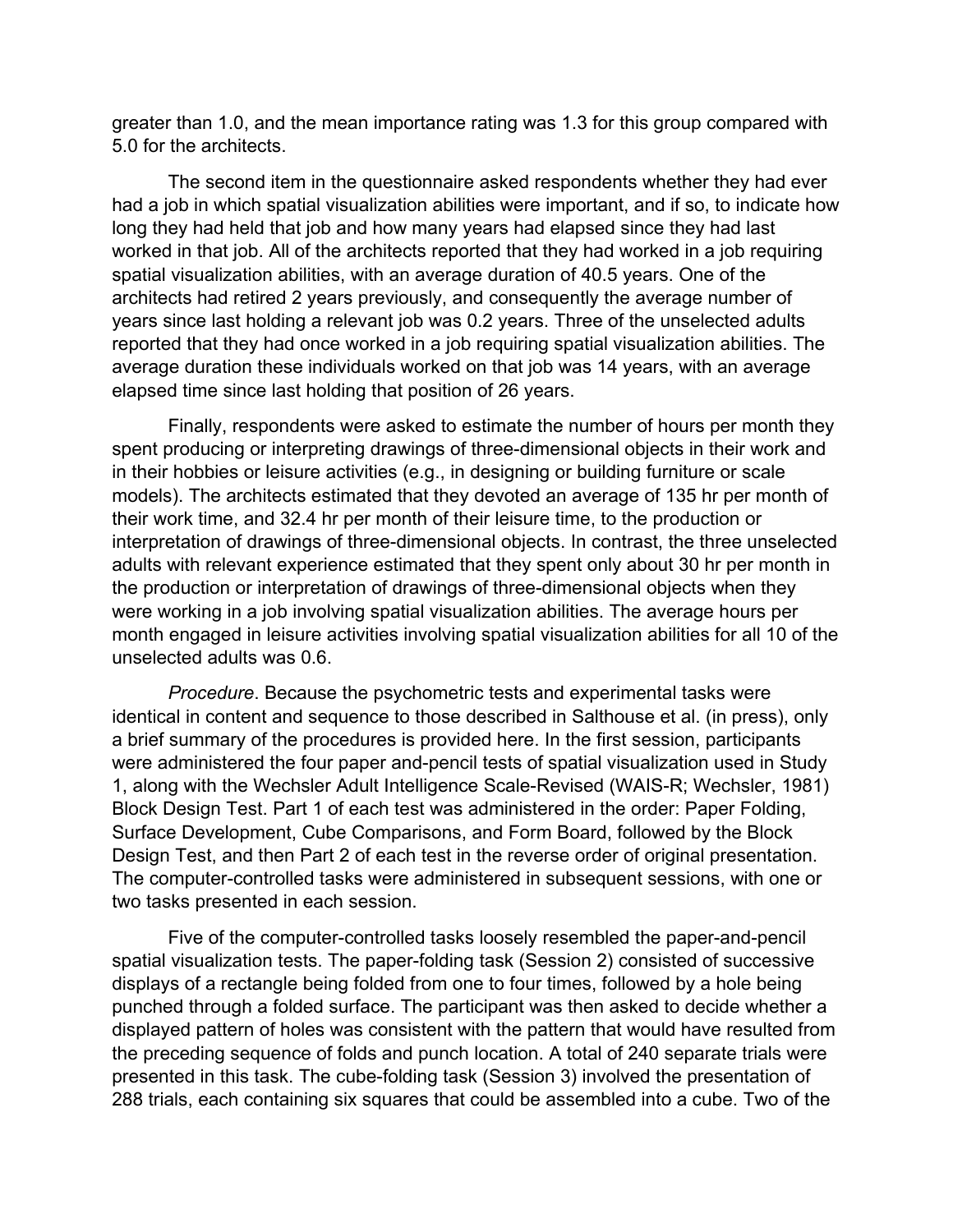squares contained outward pointing arrows, and the participant was asked to decide whether the arrows would be facing one another when the squares were assembled into the cube. The spatial-integration task (Session 5) involved displays of one to four frames containing line-segment patterns; the participant was asked to integrate those segments into a unitary composite and to decide whether it matched a comparison pattern. A total of 280 trials were distributed across conditions varying in the number of to-be-integrated frames. Two versions of a cube-comparisons task (Session 4) were presented, one in which all faces of the two cubes were simultaneously visible, and the other in which only one face on either cube could be examined at any given time. In both versions of the task, the configurations had varied orientations relative to one another, and the participant was required to determine whether the two configurations could represent the same cube. The total number of cube comparisons trials across the two versions of the task was 144.

Two other tasks administered in the study were a block design task (Session 3) implemented on a computer (cf. Salthouse, 1987), and a spatial working-memory task (Session 2) involving the retention of line positions while using a mouse interfaced to the computer to connect points to produce irrelevant lines.

| Measure             | Unselected<br>adults |      | Architects |      |
|---------------------|----------------------|------|------------|------|
|                     | M                    | SD   | M          | SD   |
| Psychometric test   |                      |      |            |      |
| Paper Folding       | $-2.51$              | 0.71 | $-1.24$    | 1.05 |
| Surface Development | $-2.75$              | 1.38 | $-1.40$    | 1.39 |
| Form Boards         | $-2.01$              | 0.94 | $-0.84$    | 1.29 |
| Cube Comparison     | $-1.58$              | 0.92 | $-1.18$    | 0.99 |
| <b>Block Design</b> | -1.89                | 1.07 | $-0.83$    | 1.42 |
| Computerized test   |                      |      |            |      |
| Accuracy            |                      |      |            |      |
| Paper Folding       | $-2.65$              | 1.20 | $-0.75$    | 1.42 |
| <b>Cube Folding</b> | $-1.98$              | 1.32 | $-0.58$    | 1.49 |
| Spatial Integration | $-1.24$              | 0.98 | $-0.51$    | 1.50 |
| Cube Comparison     |                      |      |            |      |
| Simultaneous        | $-1.72$              | 1.46 | $-0.35$    | 1.58 |
| Successive          | $-1.89$              | 1.72 | $-0.27$    | 1.49 |
| Time                |                      |      |            |      |
| Paper Folding       | 1.38                 | 1.49 | 3.23       | 2.29 |
| Cube Folding        | 2.95                 | 3.53 | 4.73       | 5.01 |
| Spatial Integration | 1.57                 | 1.60 | 4.53       | 5.90 |
| Cube Comparison     |                      |      |            |      |
| Simultaneous        | 3.04                 | 2.40 | 3.28       | 1.66 |
| Successive          | 1.75                 | 1.56 | 3.13       | 1.48 |

#### Table 1 Summary Statistics of Performance Measures From Study 2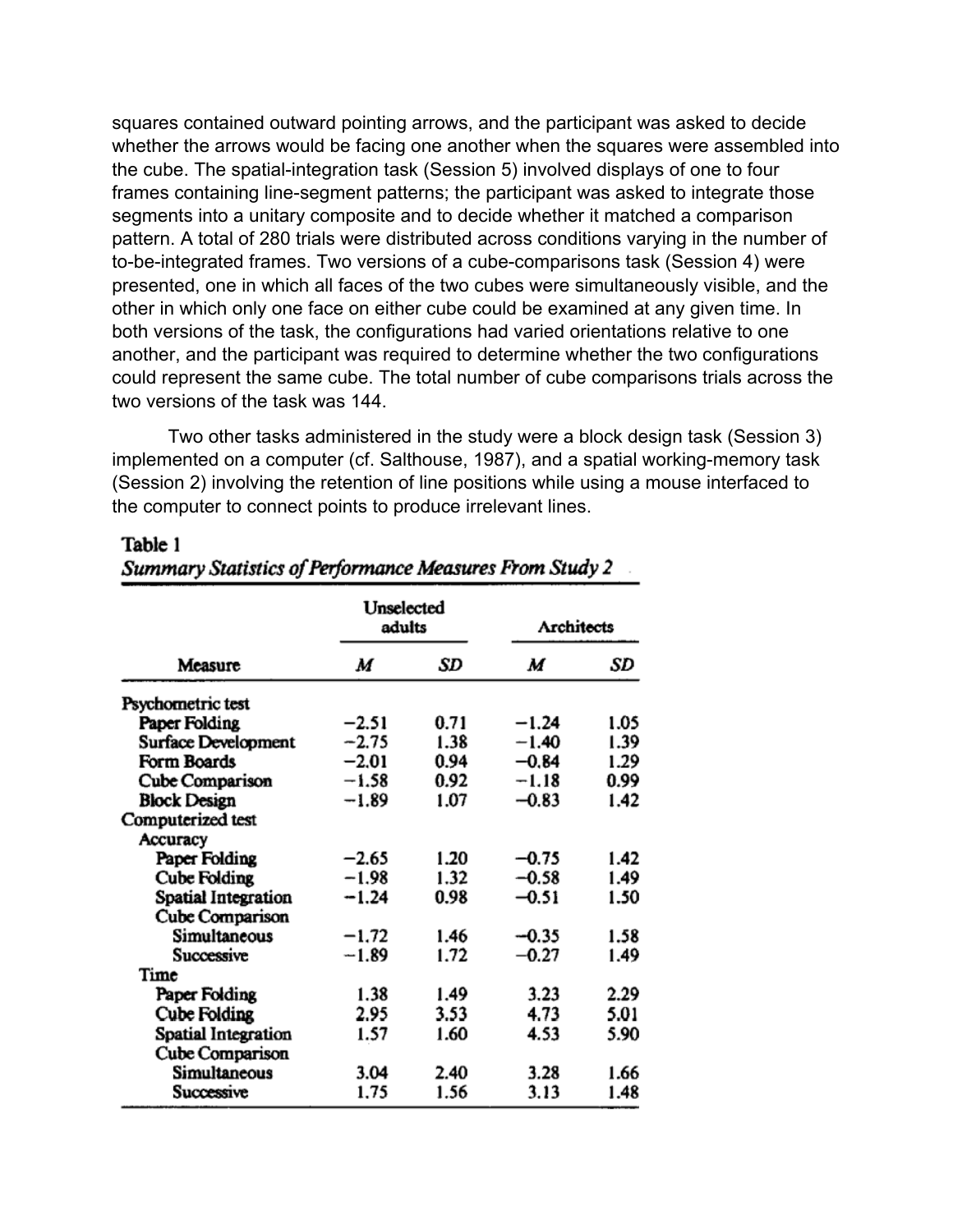#### **Results**

Performance of the two groups in the psychometric tests is summarized in the top portion of Table 1. Notice that, as expected from the results of Study 1, the two groups are generally performing at about 1.0-2.0 SD units below the level of young adults. Of potentially greater interest than this age difference, however, is that the architects performed better than did the unselected adults in each of the tests. Analyses on a composite score, based on the average z score across the five tests, revealed that the architects ( $M = -1.10$ ,  $SD = 1.05$ ) performed significantly better than the unselected adults (M = -2.15, SD = 0.79),  $r(18)$  = -2.54,  $p < 05$ . Because there were 50 young adults in the standardization sample, statistical significance of the age differences in each group can be evaluated by means of t tests contrasting the values of each group against a mean of 0 and a standard deviation of 1. To illustrate, the t values for the composite scores were  $*(58) = -3.05$ ,  $p < .01$ , for the contrast of older architects and young adults, and  $*(58) = -7.52$ ,  $p < .01$ , for the young adult-unselected older adult contrast.

The initial data analyses in the computer-controlled tasks consisted of analyses of variance (ANOVAS) on the measures of percentage of correct decisions and median time per correct decision with group (unselected vs. architect) and level of experimental manipulation (e.g., number of folds in the paper-folding and cube-folding tasks, number of to-be-integrated frames in the spatial integration task, and number of 90\* cube rotations in the cube-comparisons task) as factors. Only one of the Group X Manipulation interactions, that of Group X Number-of-90°- Cube-Rotations in the simultaneous version of the cube-comparisons task with the variable of decision accuracy, was significant,  $i^5$ , 90) = 2.46, MS<sup>\*</sup> - 226.60, p < .05. This interaction originated because the two groups were equivalent when the cube configurations were in the same orientation, but the architects were more accurate than the unselected adults when the configurations differed by more than 90". Because, with this single exception, the differences between the two groups were approximately constant across levels of the experimental manipulations, in all subsequent analyses the data were collapsed across within-task conditions to yield single measures of time and of accuracy in each task.

Mean levels of accuracy for the two groups in five of the computer-controlled tasks are displayed in the middle rows of Table 1. Notice that although both groups were less accurate than the standardization group of young adults, the architects were more accurate than their unselected age peers in each task. The difference between the two older groups on the composite (average) measure of spatial visualization accuracy was significant (unselected M  $\sim$  -1.90, SD = 1.07, architects M = -.49, SD = 1.17), £(18) = -2.80, p < .05. Only the unselected group performed significantly lower than young adults; unselected, /(58) = -5.l8,p< .01;architects,/(58) = -1.24,j>> .05.

Means of the two groups for the median time to reach correct decisions in these same tasks are displayed in the bottom rows of Table 1. That all of the values are above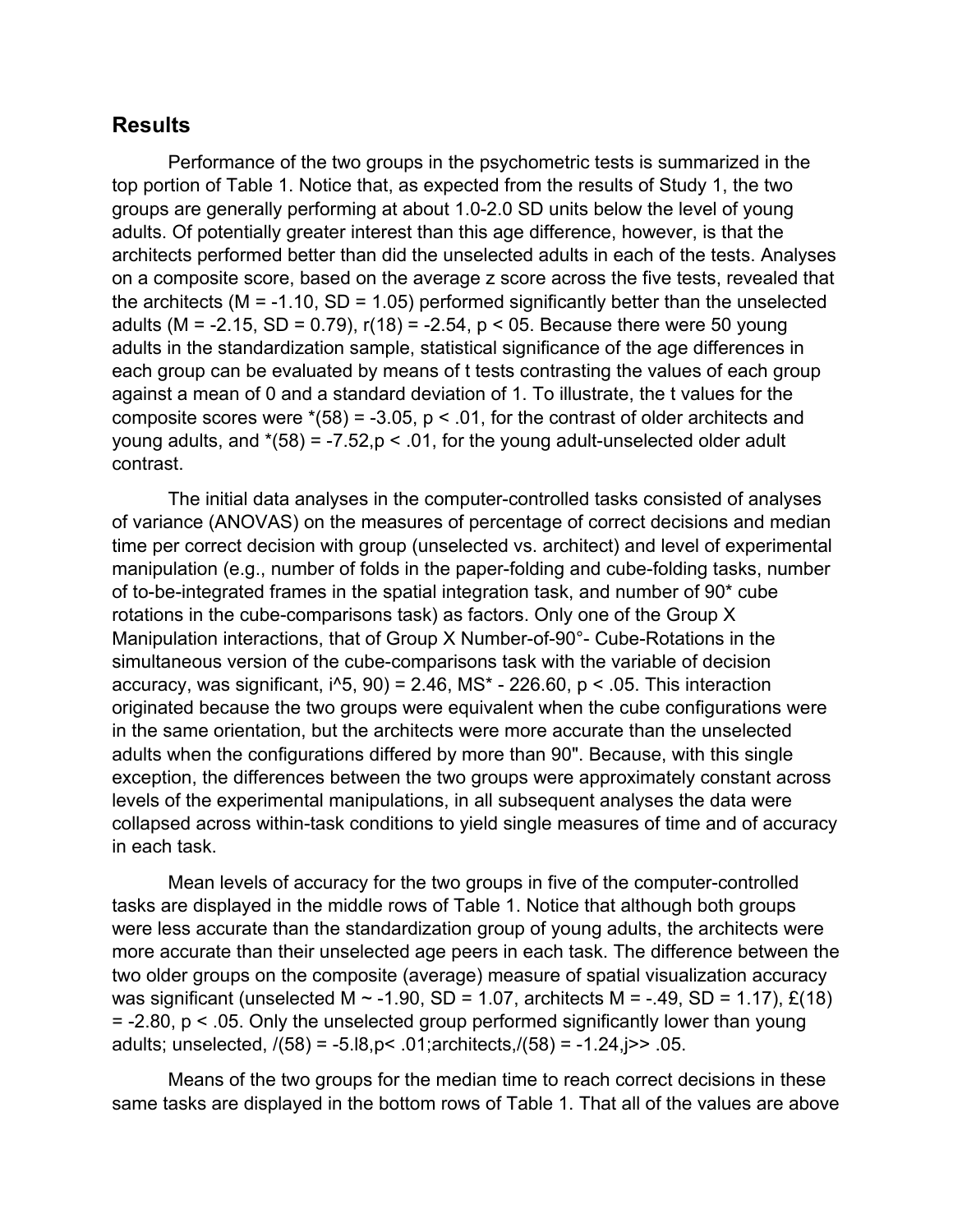the average of young adults indicates that both groups of older adults were slower in their decisions than were the young adults. It is interesting, however that the architects were generally slower in their decisions than the unselected adults. This pattern was evident in the measures from each task, but the group difference was not significant in a t test on the composite (average) measure of spatial visualization time (unselected M - 1.95, SD= 1.71; architects Af= 3.57, SD = 2.44), t{\ 8) = -1.83, p > .10. Both groups of older adults took significantly more time than young adults to reach their decisions, unselected,  $r(58) \sim 3.08$ ,  $p < .01$ ; architects,  $*(58) = 4.55$ ,  $/? < .01$ .

Participants in the paper-folding and spatial-integration tasks controlled the time they spent studying the displays preceding the comparison stimulus, and consequently it was possible to analyze the average inspection durations in each of these tasks. The architects studied both sets of displays longer than the unselected adults, but in neither case was the difference statistically significant (i.e.,  $p > .05$ ). The study durations in the paper-folding task averaged 1.46 (SD = 2.13) young standard deviation units for the unselected adults, and  $5.21$  (SD = 6.22) young standard deviation units for the architects, /(18) - 1.80. Study durations in the spatial-integration task averaged 1.60 (SD = 1.30) young standard deviation units for the unselected adults, and 2.64 (SD = 2.69) for the architects,  $*(18) = 1.11$ .

The primary variable of interest in the computer-controlled block design task was the average number of block manipulations required to reproduce the stimulus matrix (see Salthouse, 1987, for details). Means of this measure were 1.85 (SD- 1.46) young standard deviation units for the unselected adults and 0.76 (SD = 2.78) young standard deviation units for the architects,  $r(18) \times 1.10$ ,  $p > 0.05$ . Efficiency of the block manipulations was also examined as a function of the relation between the target pattern and the initial displayed configuration of the block. A Group (architect vs. unselected) X Relation (which block face matched the target pattern) ANOVA revealed that neither the group main effect nor the Group X Relation interaction was significant (p  $> 0.05$ ).

No group differences were evident in either the first or the second administration of the spatial-memory task, but in both cases performance was lower than that of the standardization group of young adults. Performance measures from several participants were unavailable because of computer malfunction, but means for the first administration of the 7 unselected adults and the 8 architects with analyzable data were  $-0.87$  (SD = 1.24) and  $-1.05$  (SD = 0.66) standard deviation units, respectively,  $/(13)$  = 0.35. Values for the 8 unselected adults and 9 architects with analyzable data for the second administration were  $-1.23$  (SD = 0.87) and  $-0.69$  (SD = 0.93), respectively, 1(15)-1.23.

#### **Discussion**

The results of both Studies 1 and 2 indicate that increased age is associated with lower levels of performance in tests of spatial visualization ability. On the average,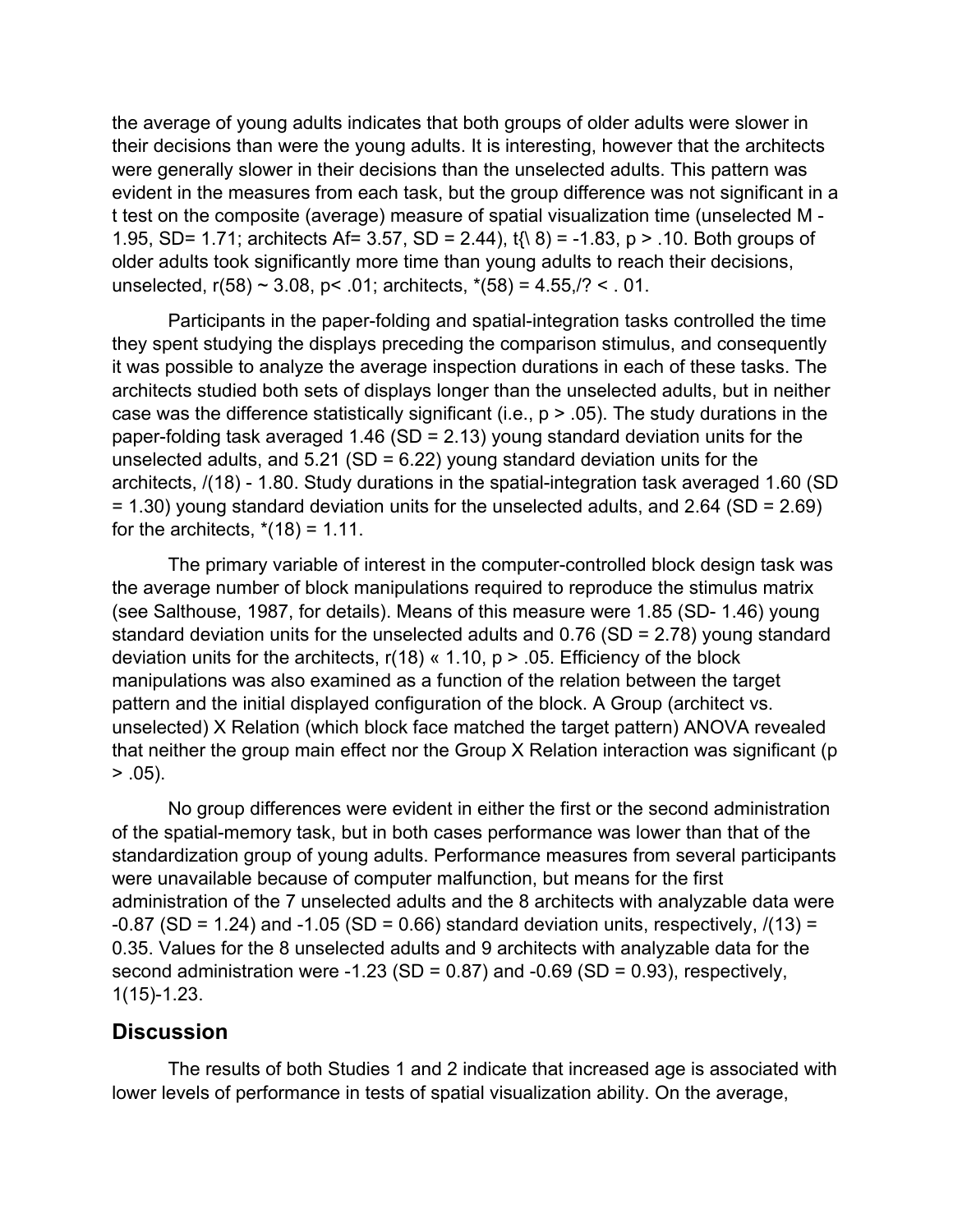across performance measures and subject groups, adults in their 60s appear to perform about 1.0-2.0 SDs below the mean level of 20-year-olds. However, the results of Study 2 suggest that these age differences may be less pronounced among individuals whose occupation provides them with extensive amounts of experience using spatial visualization abilities. Although not always statistically significant because of the low statistical power associated with the small sample sizes, the architects were more accurate than the unselected adults in every available comparison of spatial visualization performance.

Examination of the inspection and decision times revealed that the architects generally spent a longer time studying the stimuli and making their decisions than the unselected adults. It is therefore conceivable that the higher levels of accuracy achieved by the architects were a consequence of their devoting more time to all phases of the tasks than the unselected adults. On the other hand, it is also possible that the architects could have been able to perform more accurately than the unselected adults even had the two groups spent the same amount of time in each phase of the tasks. Unfortunately, it appears impossible to distinguish among these alternatives with the available data.

#### **Study 3**

Perhaps the most interesting result of Study 2 is the consistent superiority of the architects over the unselected adults in the accuracy of performance in spatial visualization tasks. This finding is subject to two quite different interpretations.

One view, which might be termed differential preservation, attributes the group differences to the extensive amount of experience with spatial visualization activities on the part of the architects. That is, according to this perspective, the architects performed better than the unselected adults because their 40 years of experience using spatial visualization abilities in their architectural profession contributed to the maintenance or preservation of abilities that would have declined in the absence of this experience.

The second interpretation of the architect/unselected difference in Study 2, which can be designated the preserved differentiation view, postulates that the differences between the two groups in their 60s are merely continuations of differences that existed when the individuals were young adults. In other words, this view suggests that initial differences in spatial visualization ability, which may have originally contributed to the choice of one's profession, were simply preserved as the people grew older.

One means of attempting to distinguish between these two interpretations consists of examining the relation between age and spatial visualization performance in a sample of architects who have been continuously using their spatial visualization abilities. If the differential preservation interpretation is correct, then little or no effects of age should be evident among people for whom age and amount of relevant experience are highly correlated. On the other hand, age-related effects comparable with those observed among unselected adults might be expected from the preserved differentiation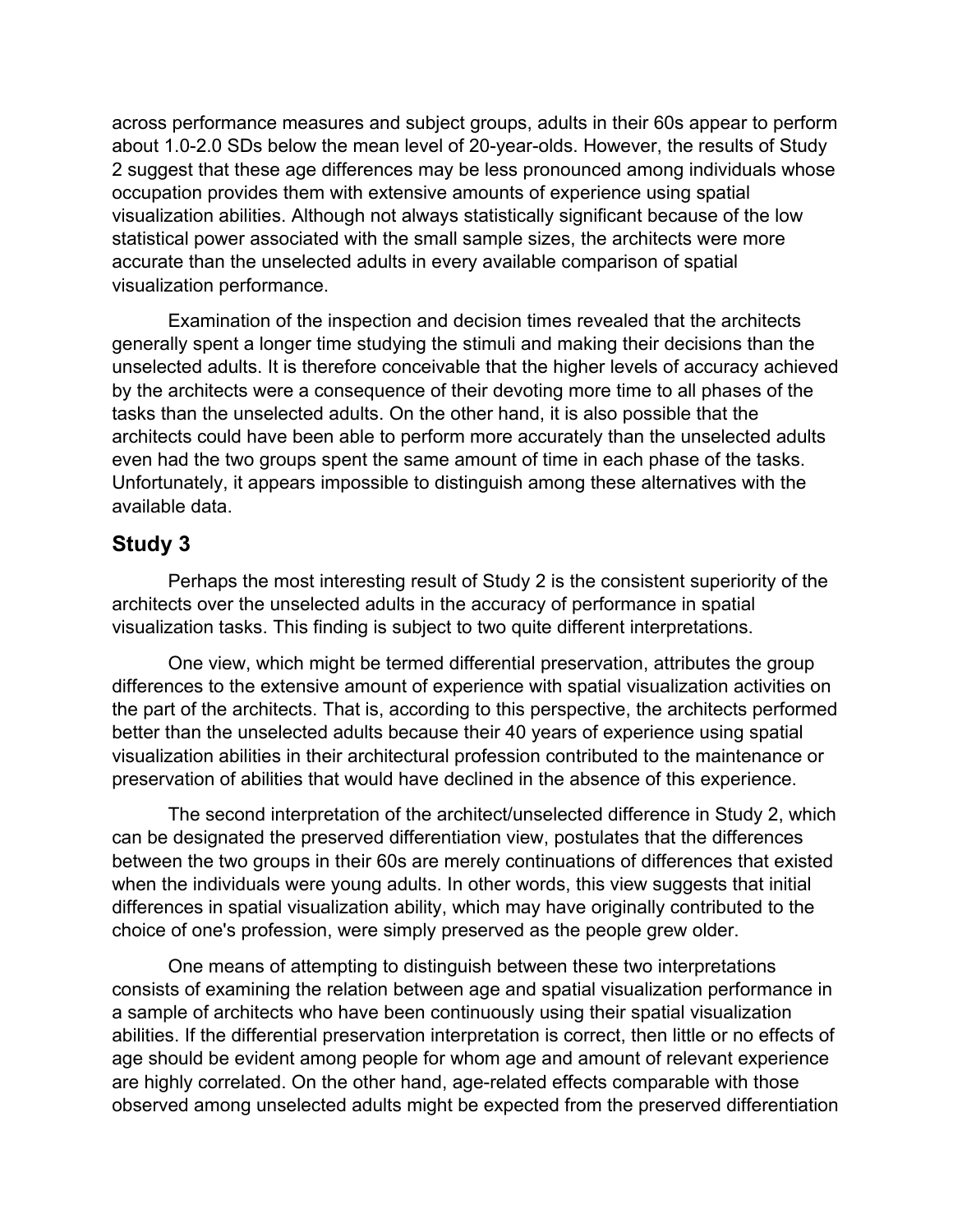interpretation because effects related to age could be independent of the factors contributing to the individual differences in spatial visualization ability evident in young adulthood.

The current study used this research strategy by obtaining three measures of spatial visualization performance from practicing architects whose ages ranged between 21 and 71 years. One of the spatial visualization measures was the score on the paperand-pencil Surface Development Test, and the other two were derived from slightly modified versions of the computer controlled paper folding and spatial integration tasks used in Study 2.

# **Method**

*Subjects*. Research participants consisted of 47 male architects between 21 and 71 years of age (M = 45.0 years,  $SD = 13.9$ ). The mean years of education was 17.8 (age correlation = .00), and self-assessed health status on the 5-point rating scale described earlier was 1.3 (age correlation - -.18).

Means, and correlations with age, of the responses to the items on the experience questionnaire described in Study 2 were as follows: self-rated importance of spatial visualization abilities in current job, M - 4.9, age correlation = -.34; years in relevant job,  $M = 20.8$ , age correlation = .97; hours per month producing or interpreting drawings of three-dimensional objects during work,  $M = 101.2$ , age correlation =  $-0.50$ ; and hours per month producing or interpreting drawings of three-dimensional objects in one's hobbies or leisure activities, M = 10.9 hr, age correlation = -.32. All these ageexperience correlations were significant at p<.05.

*Procedure*. The three tasks performed by each participant were Part 1 of the Surface Development Test (Ekstrometal., 1976) and computer controlled paper-folding and spatial-integration tasks. All of the participants received the tasks in this same order. The paper-folding task consisted of a repeatable set of 4 practice trials, followed by two blocks of 56 trials each. Within each trial block, 8 of the trials had one fold prior to the hole punch, 16 had two folds, and 24 had three folds. An additional 8 trials in each block had no folds and, instead, merely involved recognition judgments about the identity of two patterns of circles. The purpose of these trials was to monitor the participants' attention to the task and their ability to remember configurations representing patterns of punched holes. The time spent inspecting the consequences of each fold was under the control of the participant, as was the time to reach a decision about the comparison stimulus.

The spatial-integration task consisted of a repeatable set of 8 practice trials followed by two blocks of 50 trials each. Across the two blocks, 25 trials each were presented with one, two, three, or four frames prior to the comparison stimulus. The comparison stimulus always contained 12 line segments, and hence the number of segments per frame was 12 for one-frame trials, 6 for two-frame trials, 4 for three-frame trials, and 3 for four-frame trials. As in the paper-folding task, both the time spent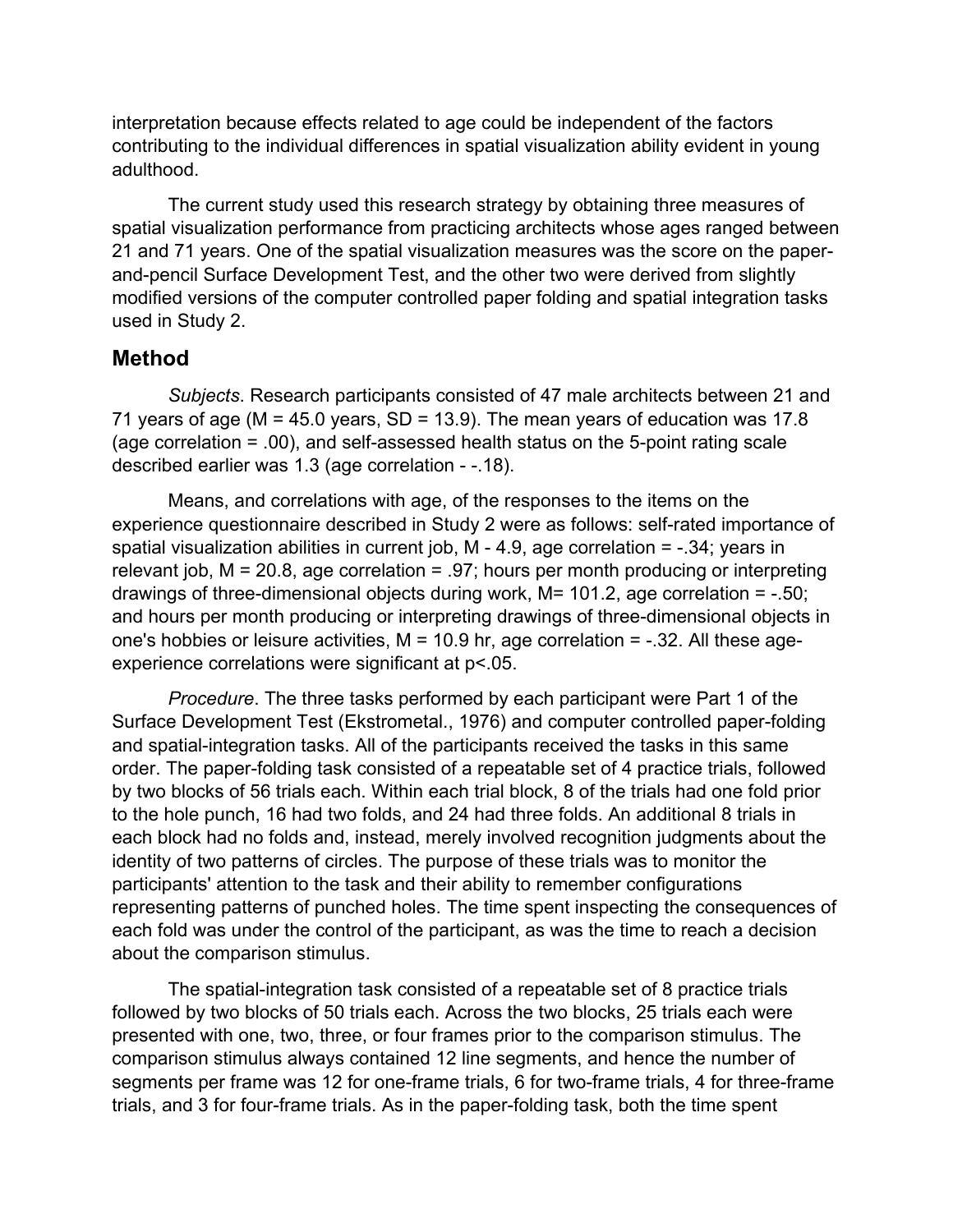inspecting each frame and the time to reach a decision about the comparison stimulus were under the control of the participant.

# **Results and Discussion**

Figure 3 displays performance on the Surface Development Test of individual architects as a function of their age. It is obvious that there is a strong negative relation between age and Surface Development score among the individuals in this sample. The regression equation for these data, represented by the solid line, revealed that there was a decrease of about 3.2 items with each additional 10 years of age. For purposes of comparison, the regression line relating age to score on Part 1 of the Surface Development Test for the 50 unselected adults of Study 1 is also displayed as a dotted line in Figure 3. It can be seen that, if anything, the age relation is less pronounced among the individuals in the sample who presumably have relatively little experience using spatial visualization abilities. The correlation with age in the unselected sample was -.39 compared with the -.69 in the sample of architects ( $z = 1.43$ ,  $p > .05$ ), and the regression slope was —1.9 items per decade compared with the -3.2 for the sample of architects.

Because the Surface Development Test has time limits that prevent many participants from attempting all items, it is possible that the age-related effects in this test are at least partially attributable to slower perceptual-motor processes rather than to an actual decrease with age in spatial visualization ability. This possibility can be investigated by examining performance in the computer-controlled tasks, in which separate time and accuracy scores were available because the items were individually presented.



Figure 3. Scatterplot of number of items answered correctly in the Surface Development Test as a function of age in Study 3. (The solid line represents the regression equation for the displayed data, and the dotted line represents the regression equation for the relevant data of the 50 unselected adults of Study 1.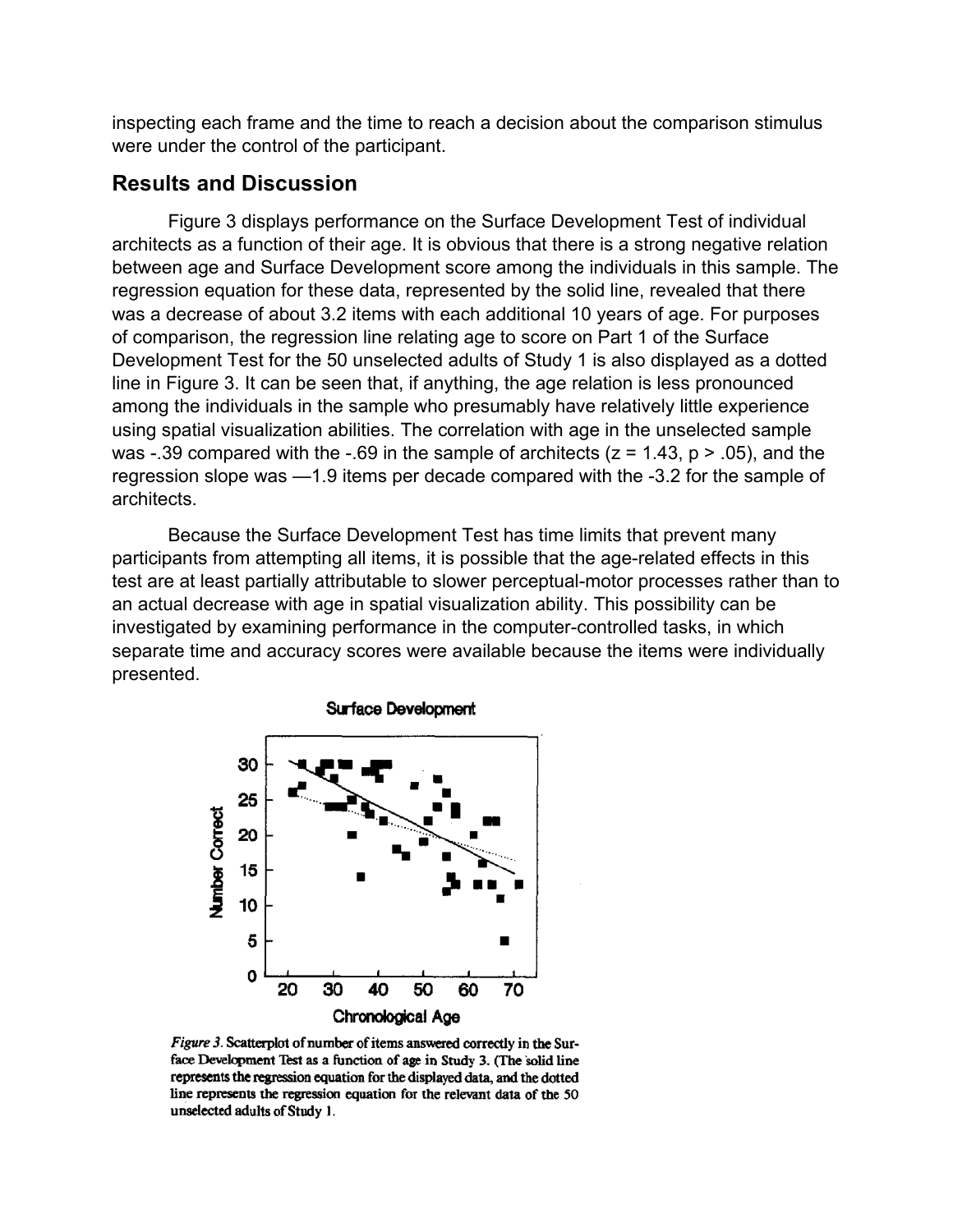

Figure 4. Scatterplot of accuracy in the computer-controlled paper-folding task as a function of age in Study 3. (The solid line represents the regression equation for the displayed data and the dotted line represents the regression equation for the data of 120 adults in a study by Salthouse, Mitchell, Skovronek, & Babcock, 1989.)

Accuracy of the paper-folding decisions averaged across one, two, and three folds is illustrated in Figure 4 as a function of the age of the architects. (Accuracy with zero folds is not included because very few errors were made in this control condition and the correlation with age was -.01.) The solid line represents the regression equation for the data of the architects, and the dotted line indicates the regression equation for comparable trials in the sample of 120 adults tested in Salthouse, Mitchell, Skovronek, and Babcock (1989). These individuals ranged from 20 to 79 years of age, 20 in each decade, and were similar to those in Study 1 in that they were all male graduates of a university with a primarily technically oriented curriculum. Age trends were very similar in the two samples, with a correlation of -. 71 ( $p < .01$ ) for the architects and -.52 ( $p <$ .01) for the unselected adults ( $z = 1.06$ ,  $p > 0.1$ ), and identical regression slopes of -4.4% per decade. Both samples also exhibited comparable relations between age and decision time (i.e., age correlations of .61 for architects and .41 for unselected adults) and between age and median inspection time of displays prior to the comparison stimulus (i.e., age correlations of .28 for architects and .37 for unselected adults).

Decision accuracy of individual architects in the spatial-integration task as a function of their age is displayed in Figure 5. The age correlation of-.47 ( $p < .01$ ), and the regression slope of-2.9% per decade, indicate that, as with the other measures of spatial visualization performance, increased age in this sample was associated with generally lower levels of accuracy.

Analyses of median decision time and median time studying each frame containing tine segments to be integrated into the composite pattern revealed that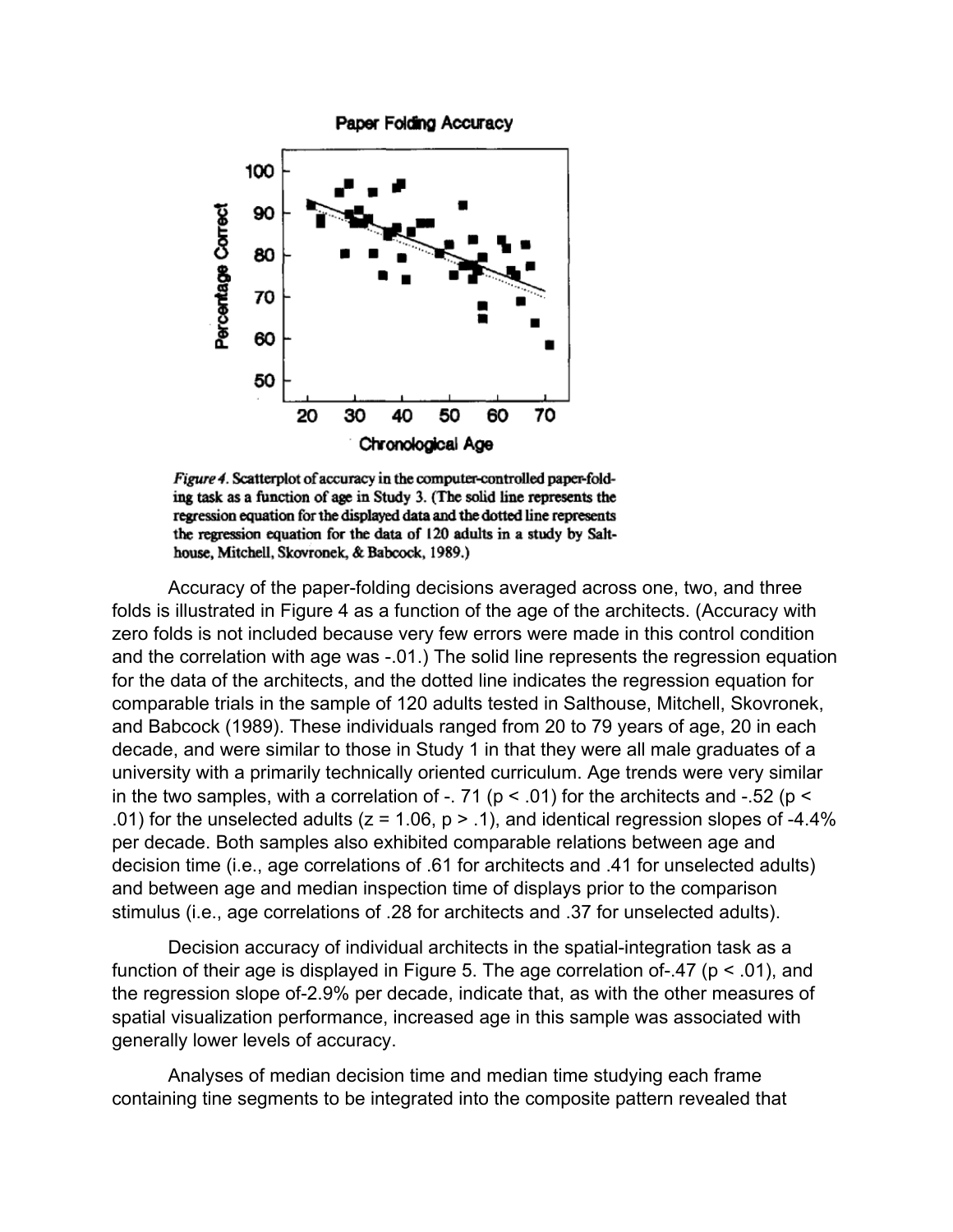neither variable was significantly ( $p < .05$ ) related to age. The age correlations were. 15 for the decision time measure and -.09 for the study time measure.



#### Spatial Integration Accuracy

Figure 5. Scatterplot of accuracy in the computer-controlled spatial integration task as a function of age in Study 3. (The solid line represents the regression equation for the displayed data.)

It may be remembered that statistically significant negative age correlations were found with the variables of reported importance of spatial visualization abilities in one's current job and estimated number of hours per month in work or leisure activities using spatial visualization abilities. One possible interpretation of these correlations is that with increased age there is a shift in the pattern of activities within the same occupation, so that as the architects become older they spend less time actually using their spatial visualization abilities and that it is this lack of recent exercise that is responsible for the observed age related declines in spatial visualization performance.

Although clearly plausible, two points should be considered in evaluating this interpretation. The first is that the correlation of -.34 between age and rated importance of spatial visualization abilities in one's current job is completely attributable to three individuals, because all of the other 44 participants assigned the maximum rating of 5. One of these individuals, age 68 years, assigned a rating of 3, and the other two, ages 53 and 67 years, assigned importance ratings of 4.

The second point is that although the -.50 correlation between age and estimated number of work hours per month using spatial visualization abilities is impressive, note that even the oldest participants reported spending considerable time producing or interpreting drawings of three-dimensional objects. To illustrate, architects from 21 to 45 years of age estimated that they spent about 123 hr per month using spatial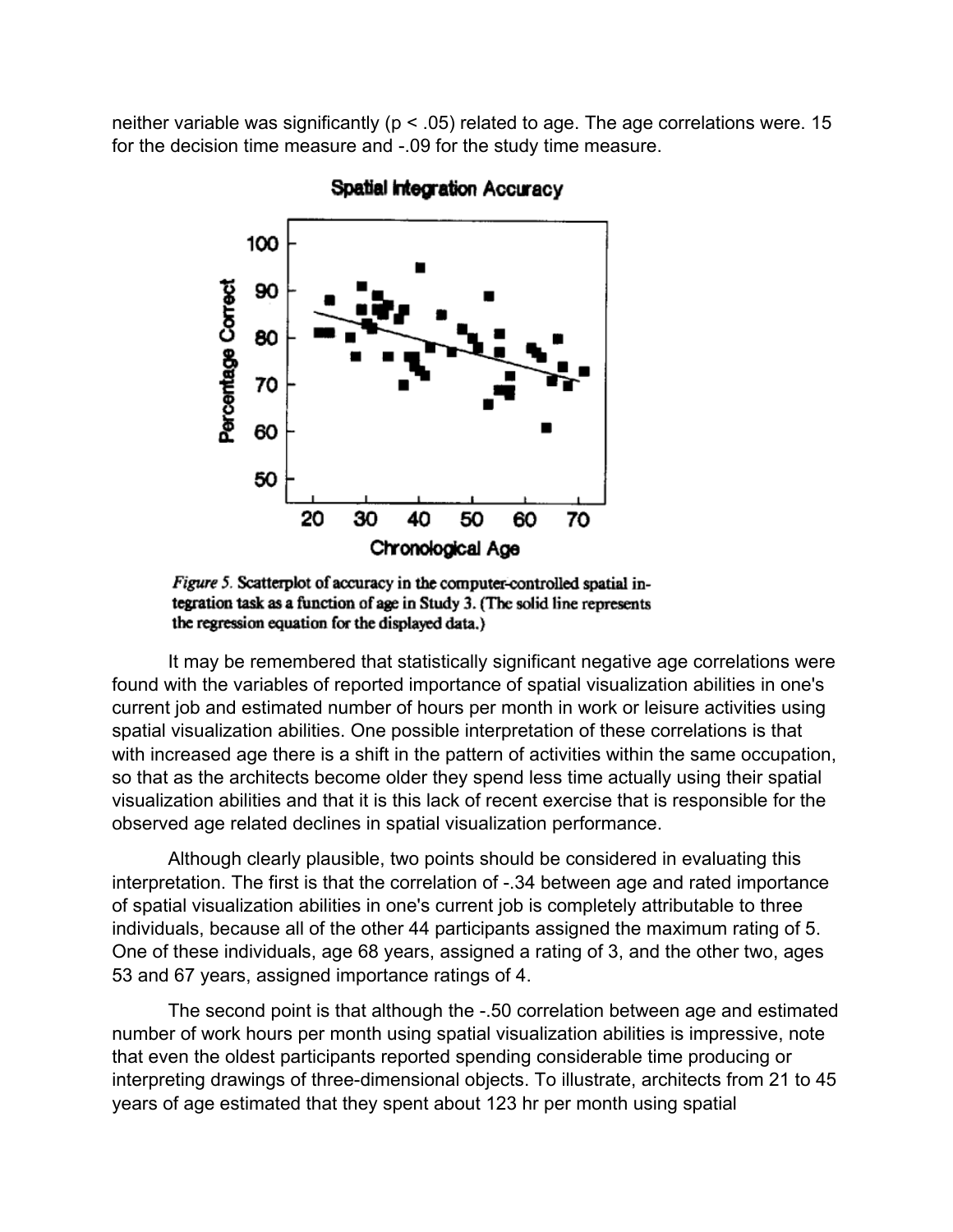visualization abilities in their work, but architects ages 46 to 71 years estimated that their time investment was still about 76 hr per month. Even this latter value represents a substantial amount of relevant experience compared with most members of the general population.

Despite these reservations, it is nevertheless important to examine the possibility that the age trends in the measures of spatial visualization ability observed in the current study might have been attributable to age-related shifts in the pattern of occupational and leisure activities. This was accomplished by examining the effects of age on spatial visualization performance in multiple-regression analyses after first controlling for the variables of rated importance of spatial visualization in one's current job, and the estimated number of work hours and leisure hours using spatial visualization abilities.

The outcome of these analyses was identical for each of the dependent measures. In each case, the age effects remained significant ( $p < .01$ ) after statistical control of the other variables, and the regression coefficients estimating the relation between age and performance were very similar to those obtained when age was the only predictor variable. That is, the age slopes were -3.2 items per decade in both analyses of the score in the Surface Development Test, -4.4% per decade for the initial regression and -5.7% per decade for the adjusted regression of paperfolding accuracy, and -2.9% per decade for the initial regression and -3.5% per decade for the adjusted regression of spatial integration accuracy. The unambiguous conclusion from these analyses, therefore, is that the observed age trends in spatial visualization performance are not explainable in terms of age related shifts in the type or extent of experience using spatial visualization abilities among practicing architects.

#### **General Discussion**

Several studies have previously been reported involving comparisons of adults of different ages from the same occupation, but there have been very few attempts to match tasks to specific occupations in order to investigate age-related effects among highly experienced individuals. For example, although there have been a few studies comparing school teachers in various aspects of memory performance (Fraser; 1958; Klein & Shaffer, 1986; Lachman, Lachman, & Taylor, 1982; Moenster, 1972), or in measures of reasoning (Garfield & Blek, 1952) or creativity (Alpaugh & Birren, 1977), it is not obvious why members of this occupation should be expected to differ from the general population in type or amount of experience using these abilities.

An explicit goal of Studies 2 and 3 in the current project was to investigate agerelated effects in spatial visualization ability among members of an occupation in which these abilities are in virtually constant use. The field of architecture was selected as the target occupation, initially because of the intuition that spatial visualization ability was probably important in the daily activities of architects. This intuition was substantiated in the reports of the architects participating in the project because only 3 of the 57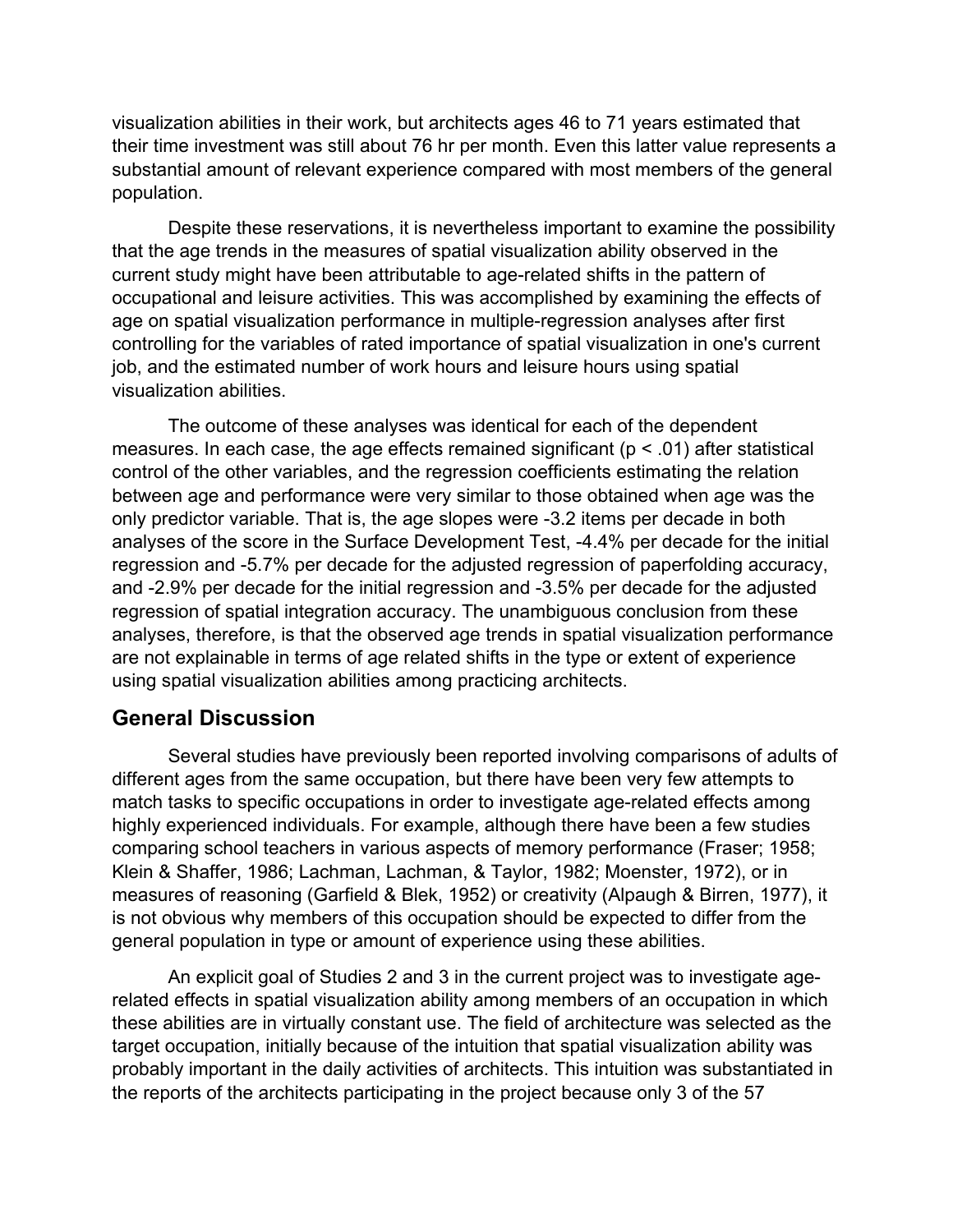architects in Studies 2 and 3 assigned less than the maximum rating in evaluating the importance of spatial visualization abilities in their job. These individuals also estimated that they devoted an average of over 100 hr per month to the production or interpretation of drawings of three-dimensional objects requiring spatial visualization abilities. This experience is even more impressive when it is realized that it is cumulative in that the number of years working as an architect was almost perfectly correlated (i.e., r - .97) with age. Increased age in these individuals was therefore associated with an enormous accumulation of relevant experience.

Of course, it is possible that the measures of spatial visualization ability investigated in the current studies were unrelated to the type of spatial visualization actually used by architects. Although we cannot completely rule out this possibility, two sets of observations seem to argue against the proposal that different types of spatial visualization were involved in our assessments and in the normal activities of architects. The first set of results are those of Study 2 indicating that the architects were generally more accurate than their unselected age peers on all the available measures of spatial visualization ability. Evidence of this type is usually interpreted as demonstrating the validity of the measures for assessing abilities required in the target occupation, and thus it seems unlikely that the current measures are totally unrelated to the activities performed by practicing architects.

A second set of observations relevant to evaluating the possibility that architects rely on a different type of spatial visualization ability than that assessed in these studies derives from informal questioning of several research participants after they had completed their participation in the project. Without exception, these individuals reported that the psychometric tests and experimental tasks they performed seemed to involve processes similar to those used in producing or interpreting drawings of threedimensional objects. The assessment procedures were sometimes characterized as rather abstract, but most respondents agreed that processes such as the mental assembly of discrete pieces of spatial information, and imagining transformations of rigid spatial configurations, were frequently required in the activities they performed as architects.

Another factor to consider when interpreting the present results is the possibility that the selection criteria for admission into architectural degree programs might have changed over time, so that greater emphasis was placed on abstract spatial visualization skills for more recent, and hence younger, architects. To the extent that selection criteria have changed in this manner, at least some of the age trends observed in Figures 3, 4, and 5 might be attributed to systematic shifts in sample selection rather than to any intrinsic aging-related processes. The primary difficulty with this interpretation is that it fails to explain why nearly identical age trends were observed among unselected adults for whom potential shifts in criteria used to guide admission into architectural programs were apparently not operative.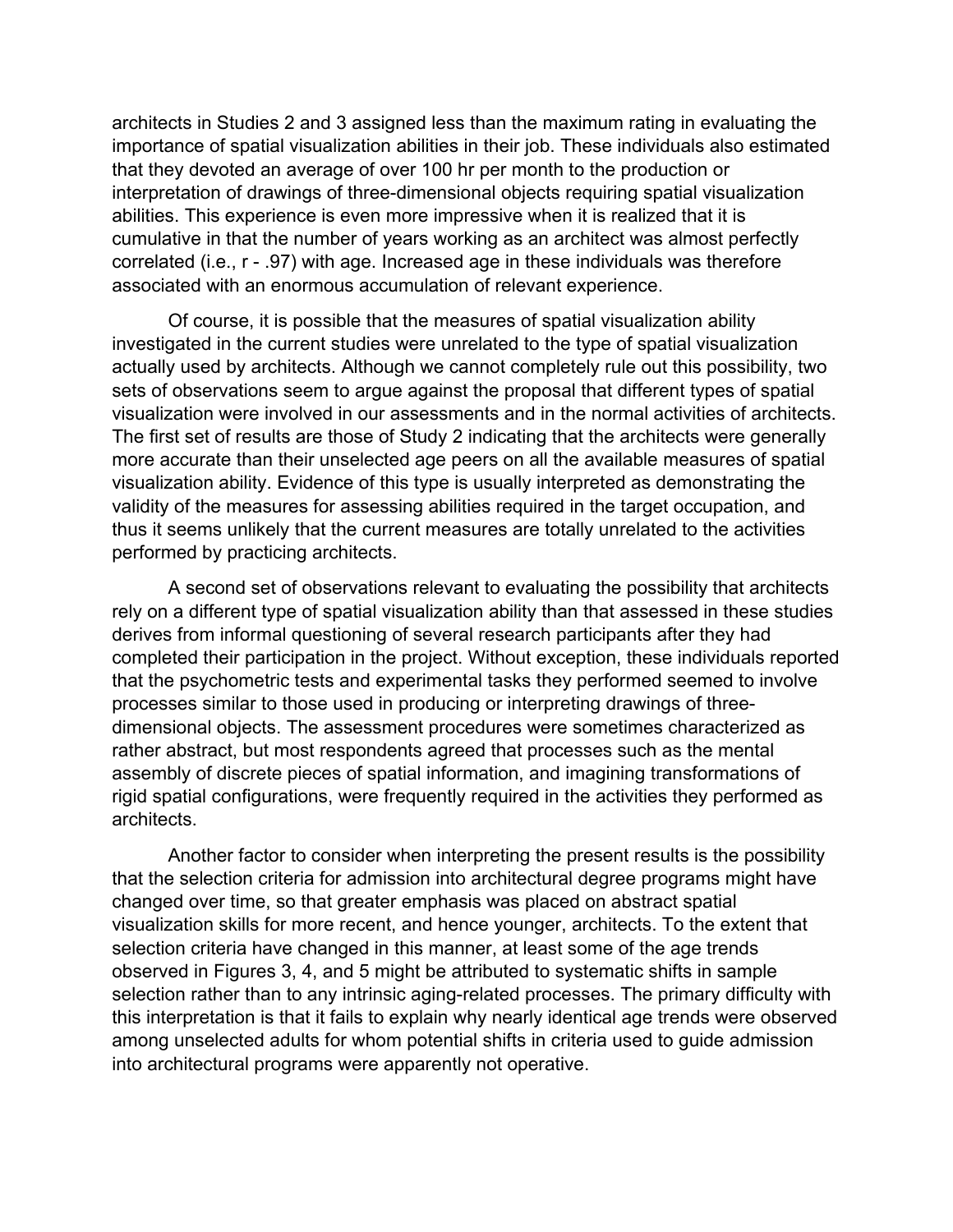If it is accepted that the present sample of architects had considerable experience using relevant spatial visualization abilities, then the results of the current studies seem to imply that increased age is associated with lower levels of spatial visualization ability even among individuals who are using these abilities extensively in their occupation. A similar finding of relatively little influence of experience on the age trends in the efficiency of specific processes was reported by Salthouse (1984) and Salthouse and Saults (1987). Experience in these studies was assessed in terms of various indexes of the time engaged in transcription typing, and the measures of relevant performance consisted of choice reaction-time and visual-manual transcription or substitution rate. Although relative to the young individuals, the older individuals in these studies had considerably more cumulative typing experience, and hence presumably more experience with the components of rapid responding and visual-motor substitution, the age-related trends for the measures of reaction time and substitution rate in these studies were nearly identical to those reported in studies involving unselected samples of adults.

The discovery of sizable age-related effects on performance measures relevant to frequently performed occupational activities among architects in the present study, and among typists in the earlier studies, suggests that the influence of age-related factors on certain aspects of cognitive functioning may be relatively independent of experience. These findings therefore appear inconsistent with interpretations postulating that a major determinant of age-related differences in cognition is a lack of recent exercise or practice with the relevant abilities on the part of older adults. Experience clearly contributes to greater proficiency in many aspects of performance, but the results of these studies seem to suggest that it apparently does not substantially alter the effects associated with increased age on measures of some of those aspects.

It is important to emphasize that even though the present results suggest that older architects are less proficient than then younger colleagues in several measures of spatial visualization ability, it should not be concluded that there is a negative relation between age and professional competence as an architect. It is quite possible that a different level of analysis, or a focus on other architectural activities, would reveal benefits associated with increased experience and age. Architectural competence obviously involves much more than the efficiency of executing certain types of spatial transformations, and none of these other aspects, which might be expected to increase with experience, were evaluated in these studies. Far example, amount of relevant knowledge about the interrelations of building materials, building type, and building site almost certainly accumulate with experience, and yet no assessment of this kind of knowledge was attempted in these studies. A reasonable goal for future research is to attempt to identify how specific abilities and various forms of knowledge combine to produce high levels of competence in the architectural (or any other) profession and to determine whether there are changes in this mixture with increased age or experience.

#### **References**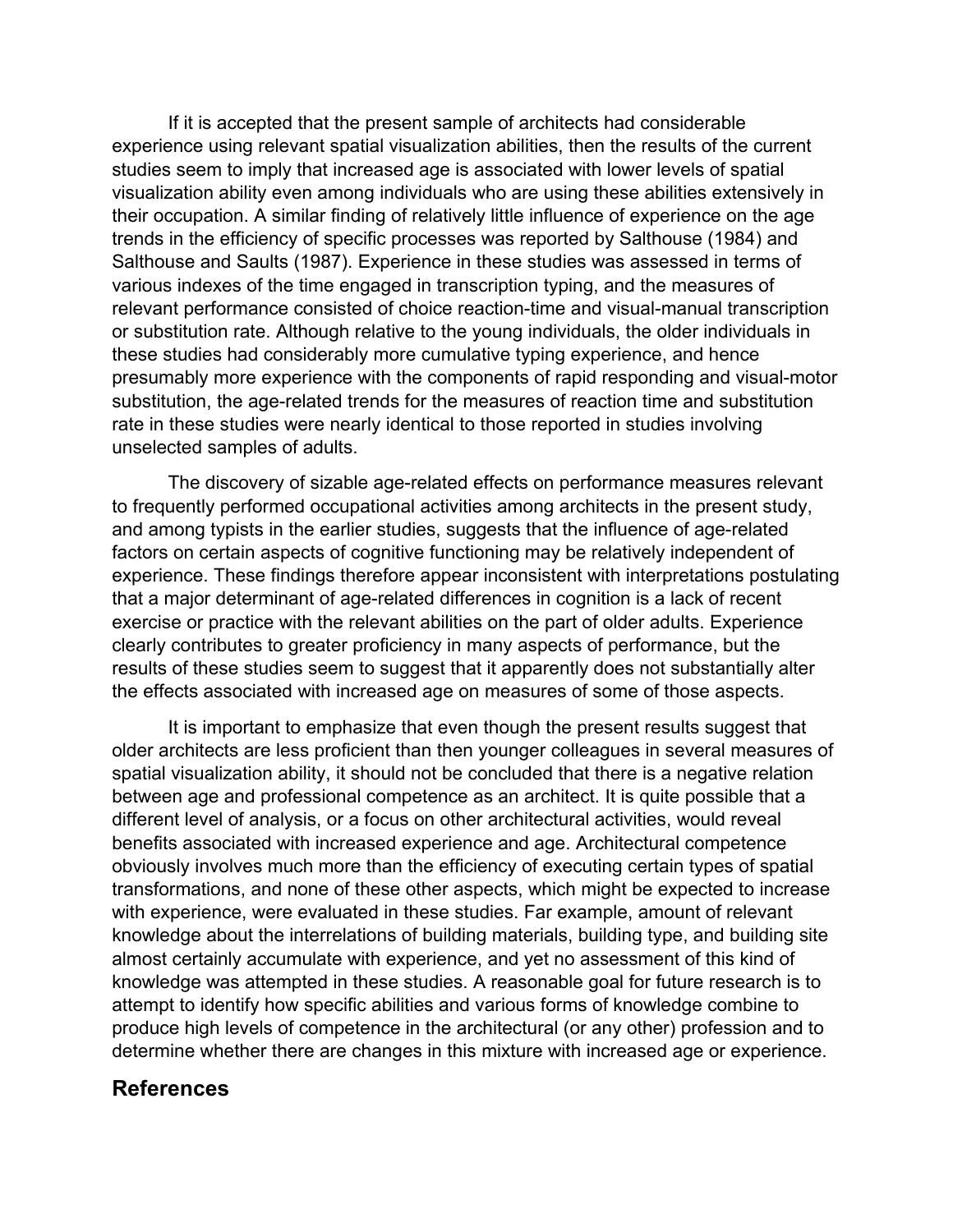- Alpaugh, P. K., & Birren, J. E, (1977). Variables affecting creative contributions across the adult life span. *Human Development*, 20, 240- 248.
- Ekstrom, R. B., French, J. W., Harman, H. H., & Dermen, D. (1976). *Manual for kit of factor-referenced cognitive tests.* Princeton, NJ: Educational Testing Service.
- Fraser, D. C. (1958). Decay of immediate memory with age. *Nature*, 182, 163.
- Garfield, S. L., & Blek, L. (1952). Age, vocabulary level, and mental impairment. *Journal of Consulting Psychology*, 16, 395-398.
- Kirasic, K. G, & Allen, G. L. (1985). Aging, spatial performance, and spatial competence. In N. Charness (Ed.), *Aging and human performance* (pp. 191-223). Chichester, England: Wiley.
- Klein, H. A., & Shaffer, K. (1986). Aging and memory in skilled language performance. *Journal of Genetic Psychology*, 146, 389-397.
- Lachman, R., Lachman, J. L., & Taylor, D. W. (1982). Reallocation of mental resources over the productive lifespan: Assumptions and task analyses. In F. I. M. Craik & S. Trehub (Eds.), *Aging and cognitive processes* (pp. 279-308). New "York: Plenum Press.
- Lohman, D. F. (1988). Spatial abilities as traits, processes, and knowledge. In R. J. Sternberg (Ed.), *Advances in the psychology of human intelligence* (Vol. 4., pp. 181-248). Hfflsdale, NJ: Erlbaum.
- Lohman, D. F., Pellegrino, J. W., Alderton, D. L., & Regian, J. W. (1987). Dimensions and components of individual differences in spatial abilities. In S. H. Irvine & S. E. Newstead (Eds.), *Intelligence and cognition: Contemporary frames of reference* (pp. 253-312). Dordrecht, The Netherlands: Martin us Nijhoff.
- McGee, M. G. (1979). Human spatial abilities: Environmental, genetic, hormonal, and neurological influences. *Psychological Bulletin*, 86, 889-918.
- Moenster, P. A. (1972). Learning and memory in relation to age. *Journal of Gerontology*, 27, 361-363.
- Ratner, H. H., Schell, D. A., Crimmins, A., Mittelman, D., & Baldinelli, L. (1987). Changes in adults' prose recall: Aging or cognitive demands? *Developmental Psychology*, 23, 521-525.
- Salthouse. T. A. (1984). Effects of age and skill in typing. *Journal of Experimental Psychology: General,* 113, 345-371.
- Salthouse, T. A. (1987). Sources of age-related individual differences in block design tasks. *Intelligence*, 11, 245-262.